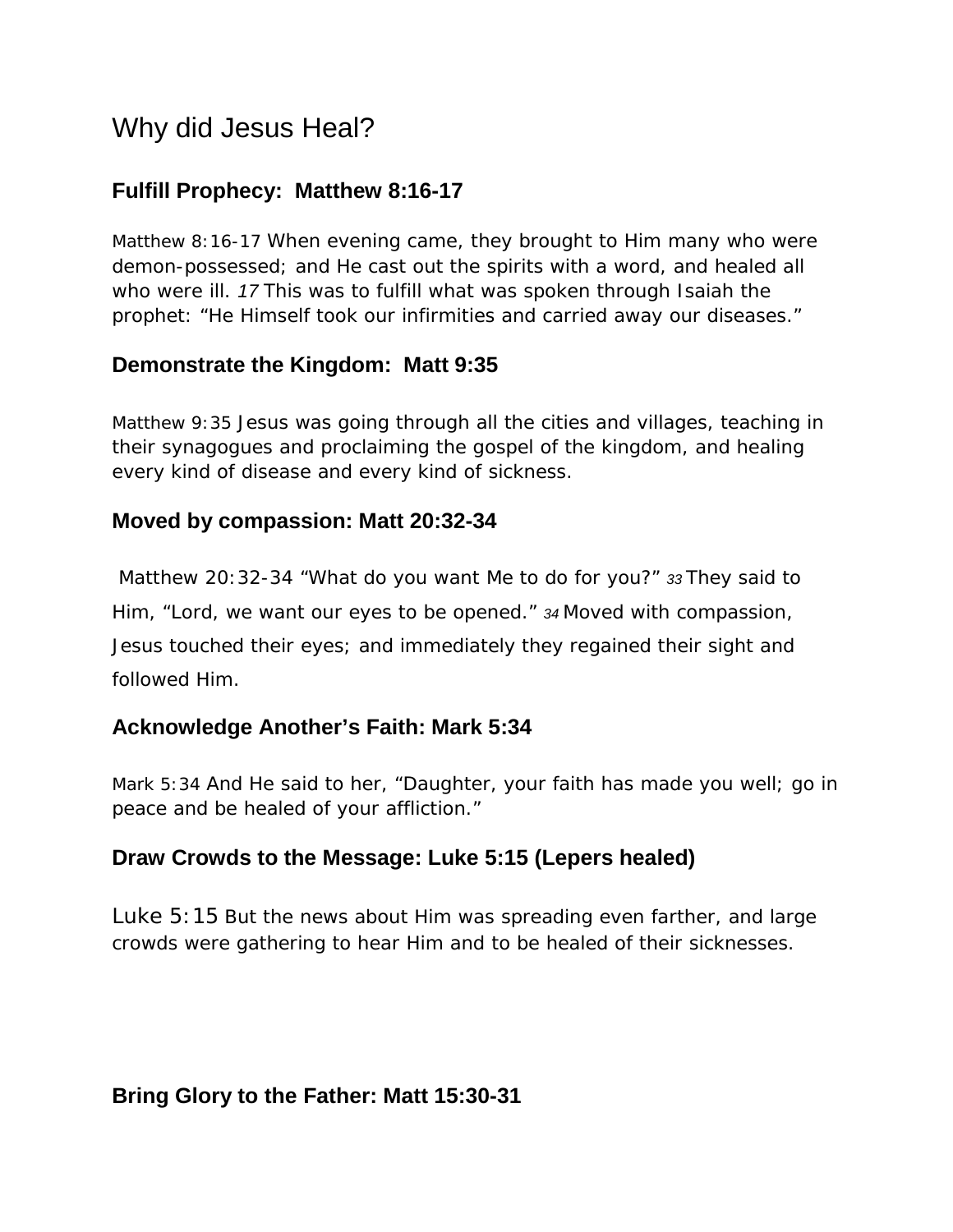*Matthew 15:30-31 And large crowds came to Him, bringing with them those who were lame, crippled, blind, mute, and many others, and they laid them down at His feet; and He healed them. 31 So the crowd marveled as they saw the mute speaking, the crippled restored, and the lame walking, and the blind seeing; and they glorified the God of Israel.*

## Why is healing ministry for every believer?

## **Jesus says it is: John 14:12, Mark 16:17**

*John 14:12 Truly, truly, I say to you, he who believes in Me, the works that I do, he will do also; and greater works than these he will do; because I go to the Father.*

*Mark 16:17-18 These signs will accompany those who have believed: in My name they will cast out demons, they will speak with new tongues; 18 they*  will pick up serpents, and if they drink any deadly poison, it will not hurt *them; they will lay hands on the sick, and they will recover.*

## **Peter says it is: 2 Peter 1:3-4**

*2 Peter 1:3-4 seeing that His divine power has granted to us everything pertaining to life and godliness, through the true knowledge of Him who called us by His own glory and excellence. 4 For by these He has granted to us His precious and magnificent promises, so that by them you may become partakers of the divine nature…*

## **Paul says it is: Philippians 4:9**

*Philippians 4:9 The things you have learned and received and heard and seen in me, practice these things, and the God of peace will be with you.*

**(James 5:17) Elijah**

**Jesus is in us: Galatians 2:20**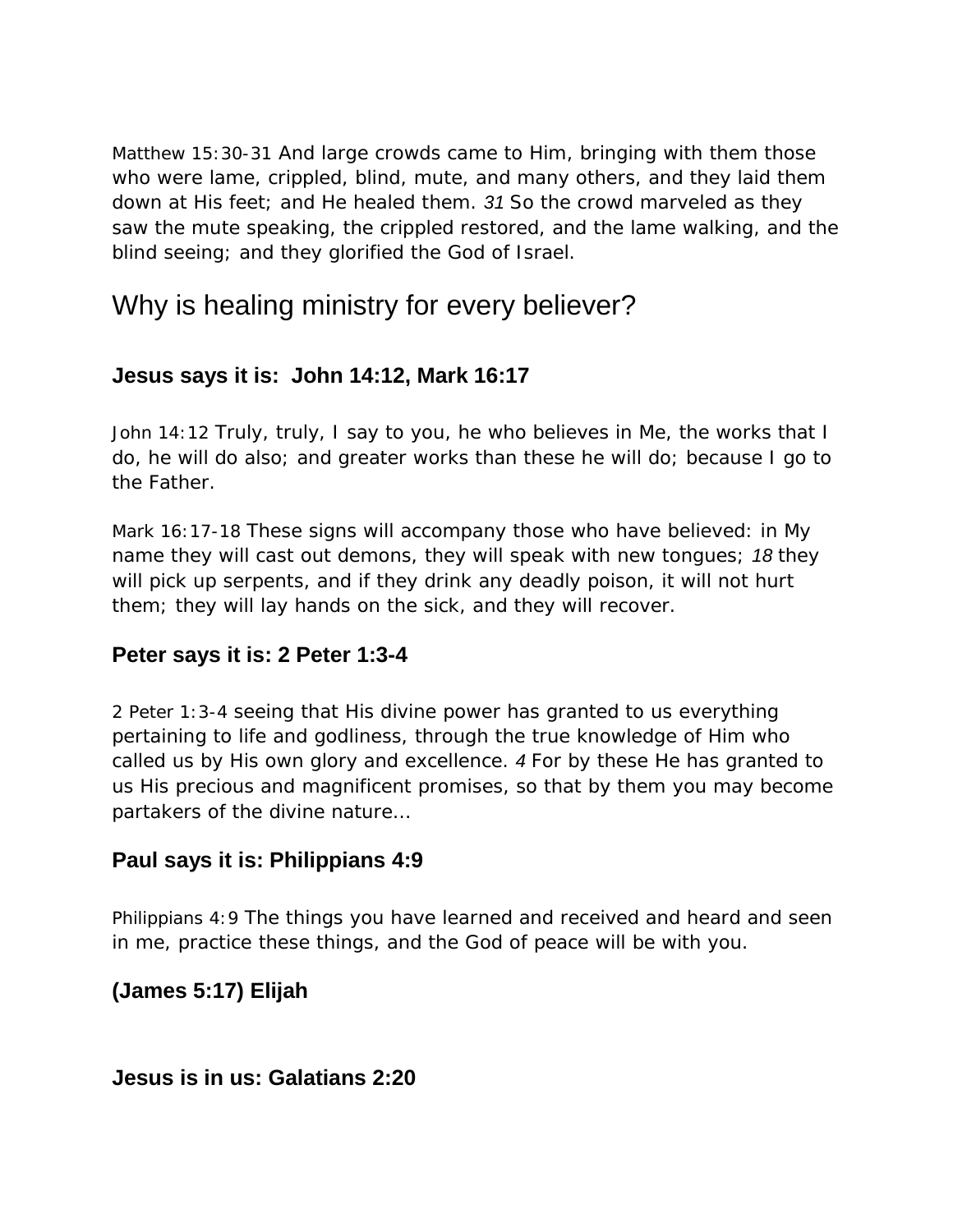*Galatians 2:20 I have been crucified with Christ; and it is no longer I who live, but Christ lives in me; and the life which I now live in the flesh I live by faith in the Son of God, who loved me and gave Himself up for me.*

#### **We are in Jesus: John 17:20-21**

*John 17:20-21 I do not ask on behalf of these alone, but for those also who believe in Me through their word; 21 that they may all be one; even as You, Father, are in Me and I in You, that they also may be in Us, so that the world may believe that You sent Me.*

#### **We are His body: 1 Corinthians 12:27**

*1 Corinthians 12:27 Now you are Christ's body, and individually members of it.*

#### **We have access to the Kingdom: Matt 6:9-10, 2 Peter 1:11**

*Matthew 6:9-10 Pray, then, in this way: Our Father who is in heaven, Hallowed be Your name. 10 Your kingdom come. Your will be done, On earth as it is in heaven.*

*2 Peter 1:11 for in this way the entrance into the eternal kingdom of our Lord and Savior Jesus Christ will be abundantly supplied to you.*

#### **Healing runs in the family: Romans 8:16-17, Ephesians 2**:**6**

*Romans 8:16-17 The Spirit Himself testifies with our spirit that we are children of God,17 and if children, heirs also, heirs of God and fellow heirs with Christ, if indeed we suffer with Him so that we may also be glorified with Him.*

*Ephesians 2:6 and raised us up with Him, and seated us with Him in the heavenly places in Christ Jesus*

## Why do we need to be healing?

#### **Out of obedience: Matt 10:6-8, Matt 28:20 (NIV)**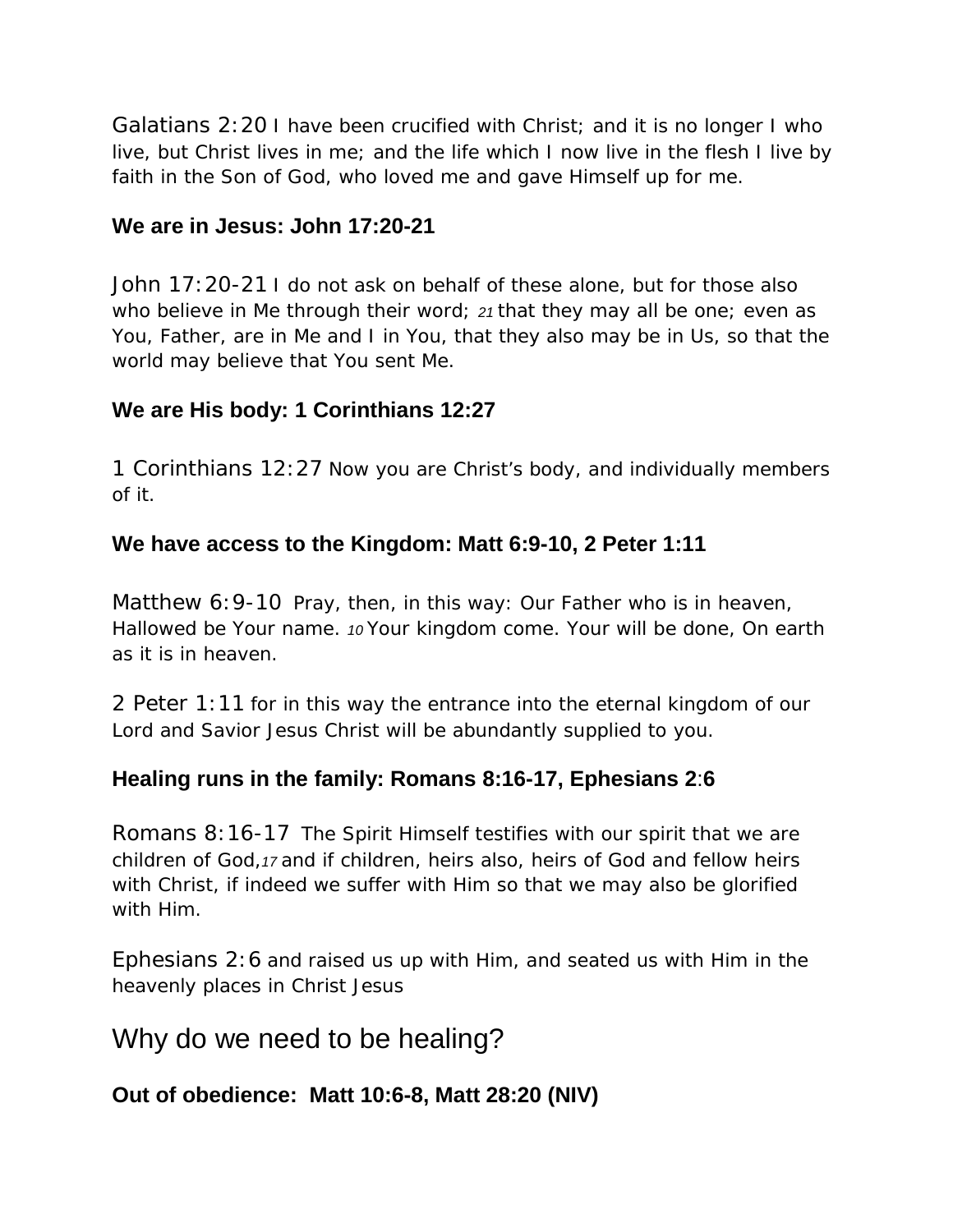Matthew 10:6-8 *And as you go, preach, saying, 'The kingdom of heaven is at hand.' 8 Heal the sick, raise the dead, cleanse the lepers, cast out demons. Freely you received, freely give.*

*Matthew 28:20 teaching them to observe all that I commanded you; and lo, I am with you always, even to the end of the age."*

## **To fulfill the scripture: John 14:12-14**

*John 14:12-14 Truly, truly, I say to you, he who believes in Me, the works that I do, he will do also; and greater works than these he will do; because I go to the Father. 13 Whatever you ask in My name, that will I do, so that the Father may be glorified in the Son. 14 If you ask Me anything in My name, I will do it.*

#### **To Demonstrate Faith: James 5:15-16**

*James 5:15-16 and the prayer offered in faith will restore the one who is sick, and the Lord will raise him up, and if he has committed sins, they will be forgiven him. 16 Therefore, confess your sins to one another, and pray for one another so that you may be healed. The effective prayer of a righteous man can accomplish much.*

#### **To Display the Kingdom: Luke 9:2**

*Luke 9:2 And He sent them out to proclaim the kingdom of God and to perform healing.*

#### **To bring glory to the Father: John 15:8, Matthew 5:16**